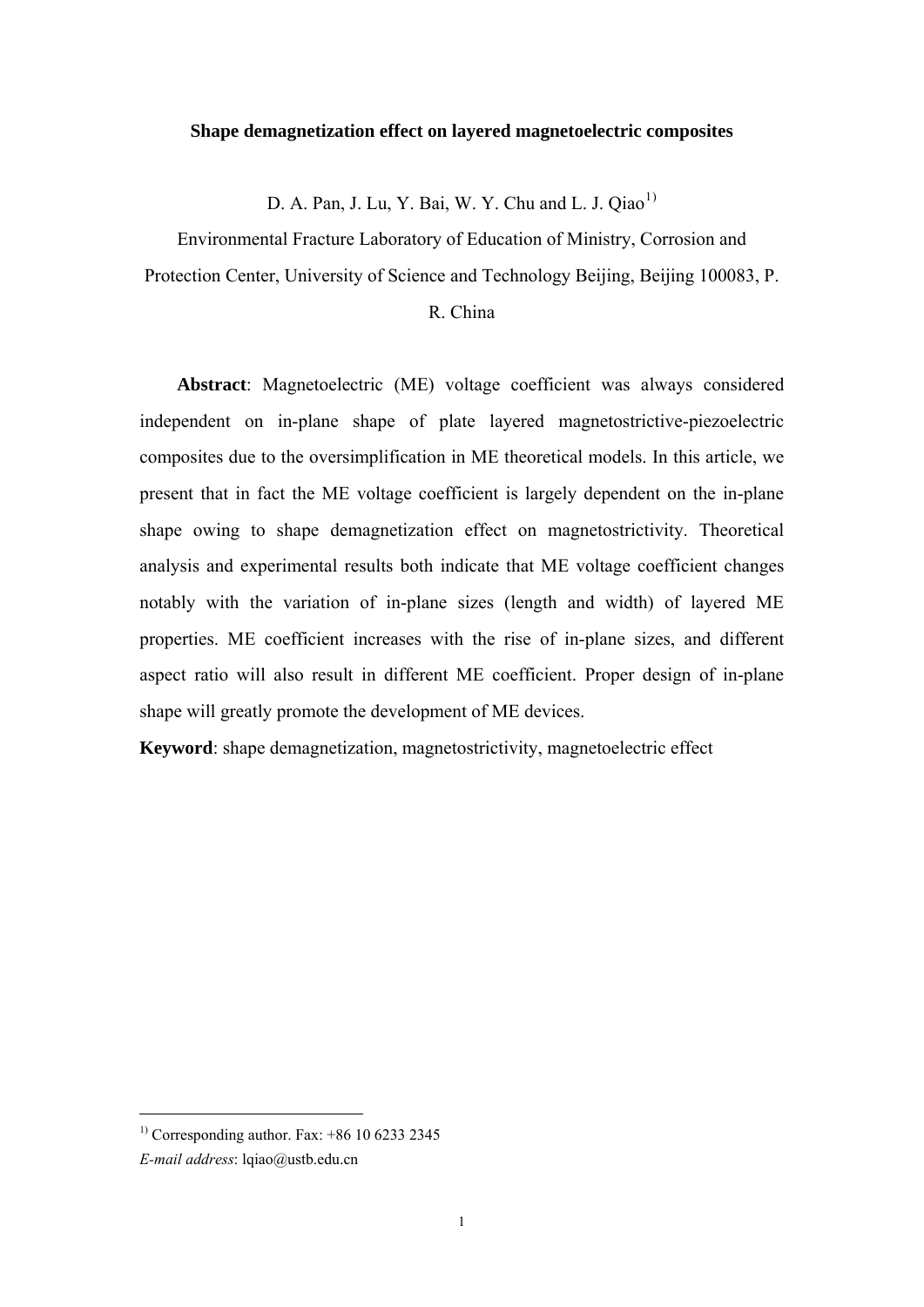In the multiferroic materials, the coupling interaction between ferromagnetic and ferroelectric orders could produce some new effects, such as magnetoelectric (ME) or magnetodielectric effect.<sup>1</sup> The ME response, characterized by the appearance of an electric polarization upon applying a magnetic field and/or a magnetization upon applying an electric field, has been observed as an intrinsic effect in some single phase materials.<sup>2, 3</sup> Alternatively, multiferroic composites made by combination of ferromagnetic and ferroelectric substances such as piezoelectric ceramics [e.g.,  $BaTiO<sub>3</sub>$  and lead zirconate titanate (PZT)] and ferrites were found to exhibit large room-temperature extrinsic ME effects recently, $4.7$  which has been known as a product property, $8$  i.e., a new property of such composites that either individual component phase does not exhibit. This ME effect can be defined as a coupling of magnetic-mechanical-dielectric behavior. That is, when a magnetic field is applied to the composites, the ferromagnetic phase changes the shape magnetostrictivity, and then the strain is passed along to the piezoelectric phase, resulting in an electric polarization.<sup>9</sup> Multiferroic materials have drawn increasing interest due to their multi-functionality, which provides significant potentials for applications in the next-generation multifunctional devices.10

 Most of previous studies on ME composites always focused on exploring suitable materials and methods to obtain larger ME voltage coefficient  $\alpha_{E,33}$  and  $\alpha_{E,31}$ , but the other transverse ME voltage coefficient  $\alpha_{E,32}$  in a rectangular composites was always ignored.11-19 In addition, most layered ME composite theoretical models stressed on the influence of thickness ratio of ferromagnetic and ferroelectric phases, but paid no attention on the influence of in-plane sizes on ME coefficient. 20-23 In fact, the magnetostrictivity is largely dependent on in-plane sizes due to shape demagnetization effect, so ME coefficients  $\alpha_{E,31}$  and  $\alpha_{E,32}$  would be different. But no article reported the relationship between ME effect and shape demagnetization effect for plate layered ME composites. Therefore, this article focuses on the effect of in-plane sizes on ME coupling for Ni-PZT-Ni trilayered ME composites.

PZT ceramics were sliced in certain rectangle shapes. The thickness of all PZT samples are 0.8 mm. Then, the sliced samples are materized using autocalytic plating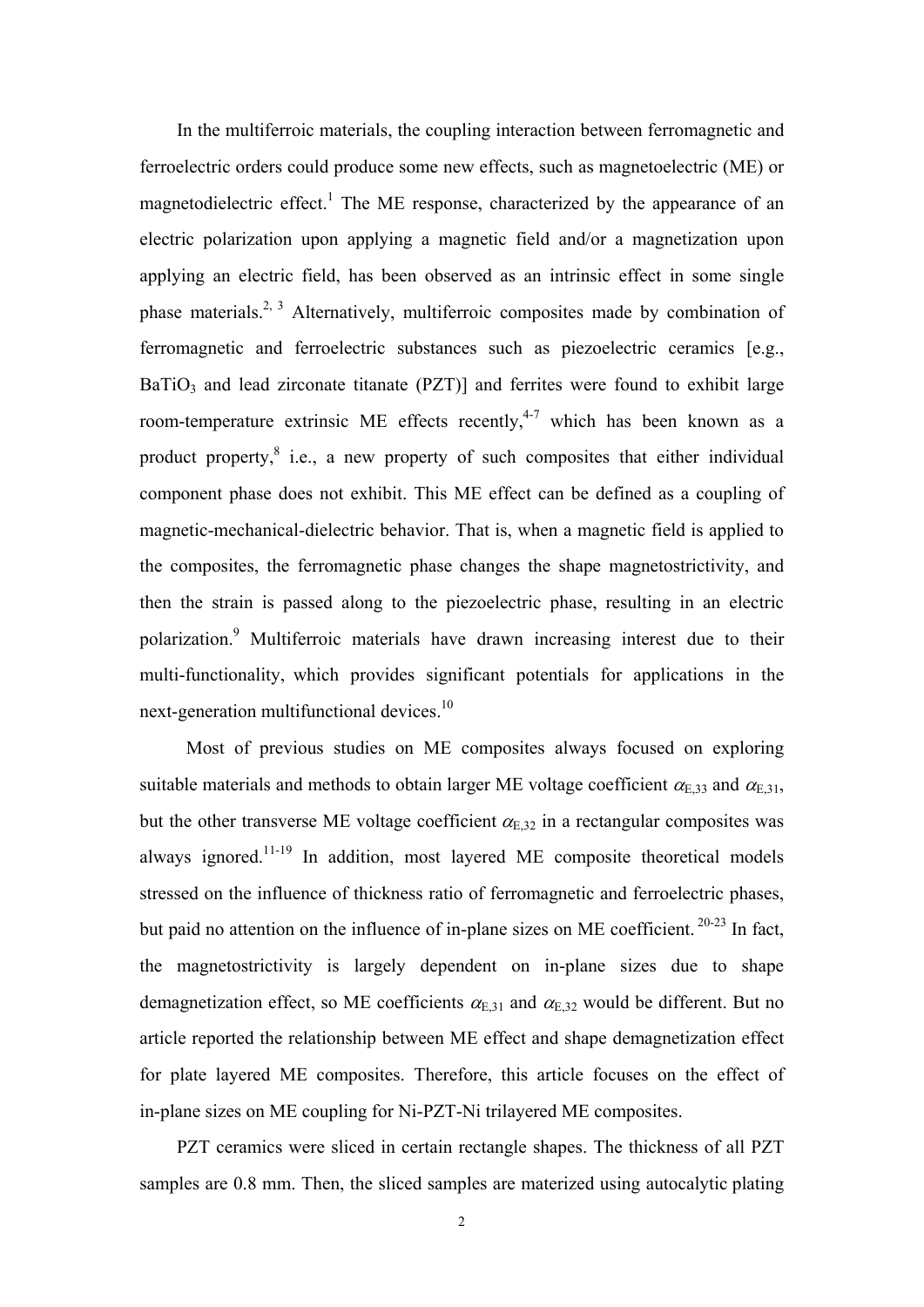and jointed electrode at both sides. After polarized at 425 K in an electric field of 30-50 kV/cm perpendicular to samples plane, they were bathed in nickel aminosulfonate plating solution, and electrodeposited Ni on both sides. After 8 hours of electro-deposition, the total thicknesses of Ni are about 0.8 mm.

The ME voltage coefficient was measured in a ME measurement systems. The voltage δ*V* across the sample was amplified and measured via an oscilloscope. The ME voltage coefficient was calculated based on  $\alpha_{E,ij} = \delta V/(t_{PZT} \delta H_i)$ , where  $t_{PZT}$  is the thickness of PZT,  $\delta H_i$  is the amplitude of AC magnetic field generated by Helmholtz coils. In the experiment, the transverse coefficient  $\alpha_{E,31}$  and  $\alpha_{E,32}$  were measured, as  $H<sub>DC</sub>$  and  $\delta$ *H* were parallel to the length direction and the width direction, respectively. (Fig. 1)

The field dependence and frequency dependence of  $\alpha_{E,31}$  and  $\alpha_{E,32}$  of a square sample  $(25\times25\times0.8 \text{ mm}^3)$  are shown in Fig. 2. Because the width is equal to the length,  $\alpha_{E,31}$  and  $\alpha_{E,32}$  exhibit absolutely the same field dependence and frequency dependence. They have the same value at the same bias magnetic field and the same frequency. Both of them reach a maximum at  $H_m$ =150 Oe, where the maximum are about 43.2 V/cm Oe at the resonance frequencies of 85.4 kHz.

Moreover, the dependence of  $\alpha_{\rm E}$  on  $H_{\rm DC}$  and *f* for a rectangle sample (10×20×0.8) mm<sup>3</sup>) are shown in Fig. 3. With the rise of  $H_{DC}$ , both  $\alpha_{E,31}$  and  $\alpha_{E,32}$  increase rapidly, reach a maximum at  $H<sub>m</sub>$ , then decrease rapidly. However, at the same bias magnetic field,  $\alpha_{E,31}$  is always larger than  $\alpha_{E,32}$ . And  $H_m$  of  $\alpha_{E,31}$  is 150 Oe but 250 Oe for  $\alpha_{E,32}$ . In the frequency dependence, the resonant frequencies of  $\alpha_{E,31}$  and  $\alpha_{E,32}$  are both 87.6 kHz. However, the maximum  $\alpha_{E,31}$  of 14.6 V/cm Oe is 3 times larger than the maximum  $\alpha_{E,32}$  of 4 V/cm Oe. (Fig. 4b)

Fig. 2 and Fig. 3 show that different in-plane size, shape and direction of applied field will all result in different ME properties. It indicates that ME coupling is not only dependent on raw materials and magnetostrictive-piezoelectric phases thickness ratio, but also on the size and shape of ME composites.

In order to study the effect of size and shape on ME properties, ME composites with different in-plane size and aspect ratio were prepared and measured. Fig. 4 (a)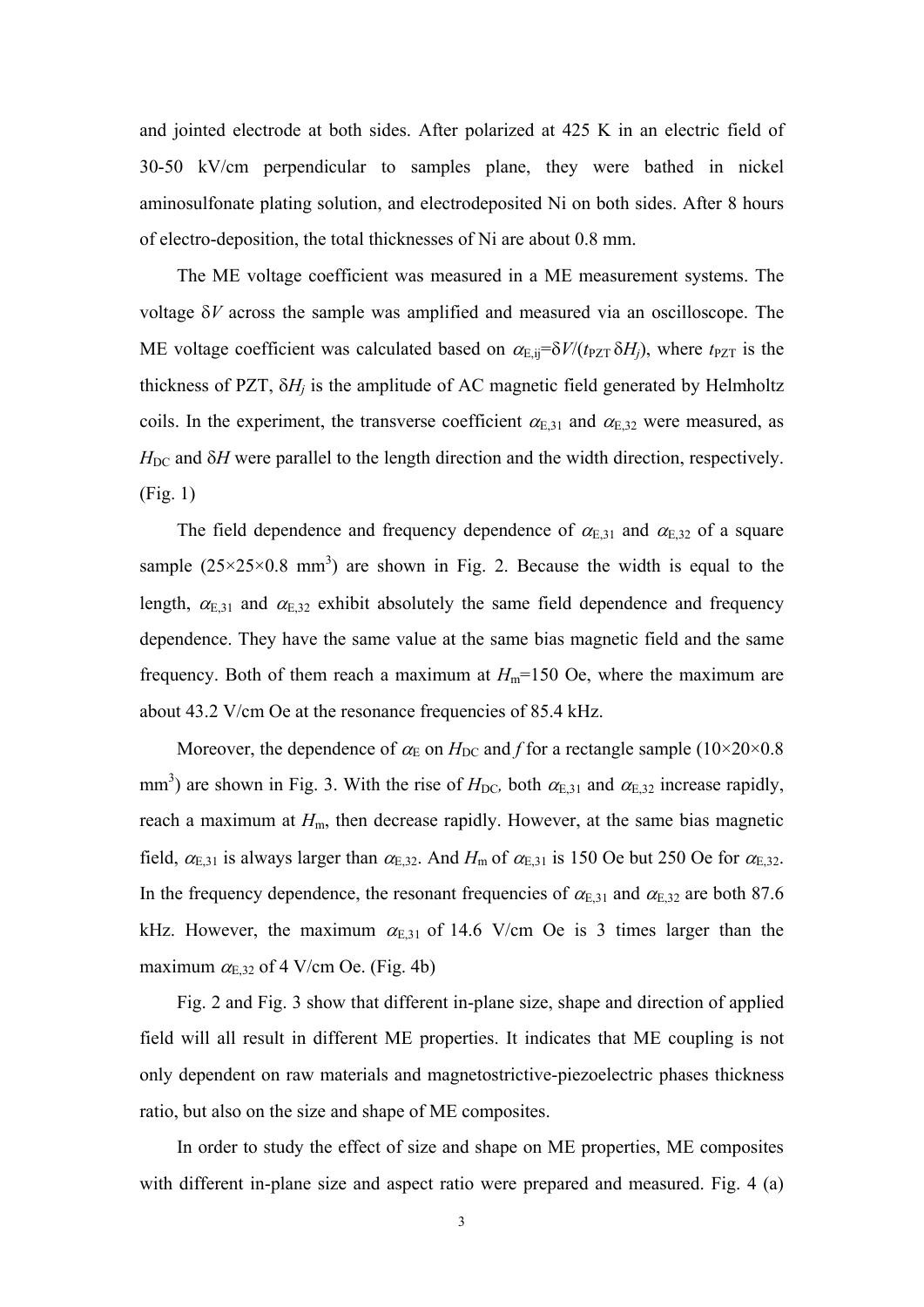shows the dependence of maximum  $\alpha_E$  on the size of rectangular samples with dimension of  $\frac{2}{3} L \times L \times 0.8$  mm<sup>3</sup> 3  $L \times L \times 0.8$  mm<sup>3</sup>,  $\frac{1}{2} L \times L \times 0.8$  mm<sup>3</sup> 2  $L \times L \times 0.8$  mm<sup>3</sup> and  $L \times L \times 0.8$  mm<sup>3</sup>, respectively, where *L* is the length of composites. In this figure, only  $\alpha_{E,31}$  is shown, because  $\alpha_{E,31}$ and  $\alpha_{E,32}$  have same variation character, and  $\alpha_{E,31}$  is equal to or larger than  $\alpha_{E,32}$ . With the rise of size (length), the maximum of  $\alpha_{E,31}$  increases rapidly.

The difference of ME coupling character originates from the shape demagnetization effect. $24$  The ME coefficients are directly proportional to magnetostrictivity  $q \sim \delta \lambda / \delta H$ , which is sensitive to shape demagnetization. For the ferromagnetic material under a bias magnetic field, lattice will deform along with the spin rotation, and then magnetostriction occurs, which is also sensitive to demagnetization field. For the nonspherical ferromagnet, shape demagnetization is anisotropy, and magnetization is easier along the direction with minimum shape demagnetization energy, so does the magnetostriction.

The shape demagnetization energy is proportional to demagnetization factor  $N^{25}$ . <sup>26</sup> The dependence of *N* on the size for given shapes is shown in Fig. 4(b). The demagnetization factor along the direction of length and width are calculated and signed as  $N_1$  and  $N_2$ .  $N_2$  is lager than  $N_1$  for a rectangular sample, while  $N_1$  is equal to  $N_2$  for a square sample. Moreover,  $N_1$  and  $N_2$  decrease rapidly with the rise of size for both rectangular and square samples.

For a finite sample, if the thicknesses of PZT and Ni are constant, the  $\alpha_E$  directly proportional to the magnetostrictivity of Ni. The magnetostrictivity of rectangular samples can be expressed as: $27$ 

$$
q_e = q/(1 + \frac{N}{4\pi} \chi^{\sigma})
$$
\n(1)

where *q*e is the effective magnetostrictivity, *q* is the theoretical magnetostrictivity, *N* is the demagnetization factor and  $\chi^{\sigma}$  is the susceptibility under constant strain condition.

 $\alpha_{\rm E}$  of layered ME composites can be expressed as:<sup>22</sup>

$$
\alpha_{E,31} = \frac{-k(q_{11}+q_{21})d_{31}t_{Ni}t_{PZT}}{(s_{11}^{Ni} + s_{12}^{Ni})\varepsilon_{33}kt_{PZT} + (s_{11}^{PZT} + s_{12}^{PZT})\varepsilon_{33}t_{PZT} - 2(d_{31})^2kt_{Ni}}
$$
(2)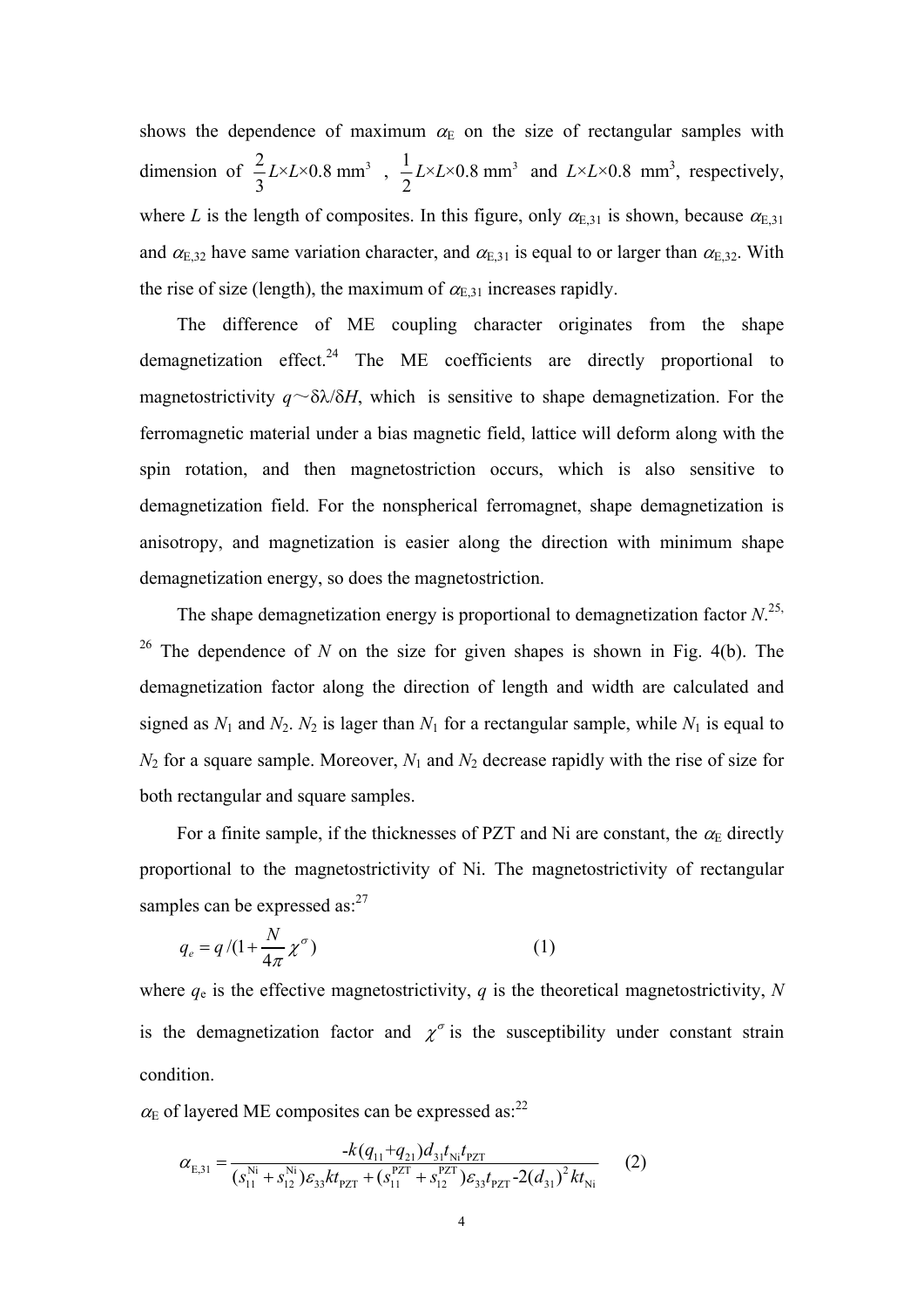$$
\alpha_{E,32} = \frac{-k(q_{22} + q_{12})d_{31}t_{\text{Ni}}t_{\text{PZT}}}{(s_{11}^{\text{Ni}} + s_{12}^{\text{Ni}})\varepsilon_{33}kt_{\text{PZT}} + (s_{11}^{\text{PZT}} + s_{12}^{\text{PZT}})\varepsilon_{33}t_{\text{PZT}} - 2(d_{31})^2kt_{\text{Ni}}}
$$
(3)

where *k* is interface coupling parameter,  $d_{31}$  is the piezoelectric constant of PZT,  $t_{\text{Ni}}$  is the thickness of Ni,  $t_{PZT}$  is the thickness of PZT, *S* is the compliance coefficients of Ni or PZT, and *ε*33 is the dielectric constant of PZT. Because of the influence of demagnetization field in rectangular sample,  $q_{11}$  is not equal to  $q_{22}$ .

For a magnetostrictive material, the magnetostrictivity can expressed as:

$$
q_{21} = \beta q_{11}
$$
  
\n
$$
q_{22} = \beta q_{12}
$$
 (4)  
\n
$$
q_{21} = q_{12}
$$

where  $\beta$  is magnetostrictivity factor of a given shape magnetostrictive material, it donated as the magnetostrictivity ratio of 1 direction and 2 direction and  $\beta \leq 1$ .

 $\chi^{\sigma}$  is very high for Ni. Combining Eqs. (1) and (4), we arrive at:

$$
\beta \approx \sqrt{\frac{N_2}{N_1}}\tag{5}
$$

So, we can get:

$$
\alpha_{E,31} \propto \frac{(1+\beta)}{N_1}
$$
 (6)

The calculated  $\beta$  for different shapes is shown in table I. Table 1 indicated that magnetostrictive materials have different  $\beta$  for different shapes (aspect ration) and have the same  $\beta$  for different sizes with the same shape.  $\beta$  is increased with the rise of aspect ratio.

|                          | $1/2L \times L \times 0.8$ mm <sup>3</sup> |          |      | $2/3L \times L \times 0.8$ mm <sup>3</sup> $L \times L \times 0.8$ mm <sup>3</sup> |                     |         |       |        |                |
|--------------------------|--------------------------------------------|----------|------|------------------------------------------------------------------------------------|---------------------|---------|-------|--------|----------------|
|                          |                                            |          |      | $L(mm)$ $N_1$ $N_2$ $\beta$ $N_1$ $N_2$                                            |                     | $\beta$ | $N_1$ | $N_2$  |                |
| 25                       | 0.038                                      |          |      | 0.078 0.70 0.04 0.061 0.81                                                         |                     |         | 0.043 | 0.043  |                |
| 20                       |                                            |          |      | 0.045 0.092 0.70 0.047 0.072 0.81                                                  |                     |         | 0.05  | 0.05   |                |
| 15                       |                                            |          |      | 0.055 0.113 0.70 0.058                                                             | 0.089               | 0.81    | 0.062 | 0.062  | $\overline{1}$ |
| 10                       | 0.072                                      | 0.149    | 0.70 | 0.077                                                                              | 0.118               | 0.81    | 0.083 | 0.083  | -1             |
| $\overline{\mathcal{L}}$ |                                            | $(1)$ 23 | 070  |                                                                                    | $0.121 \quad 0.185$ | 0.81    | 0.133 | (1133) |                |

Table I. The calculated  $\beta$  for different shapes.

From equation (6), we can conclude that layered composites have larger ME voltage coefficient when demagnetization factors become smaller with constant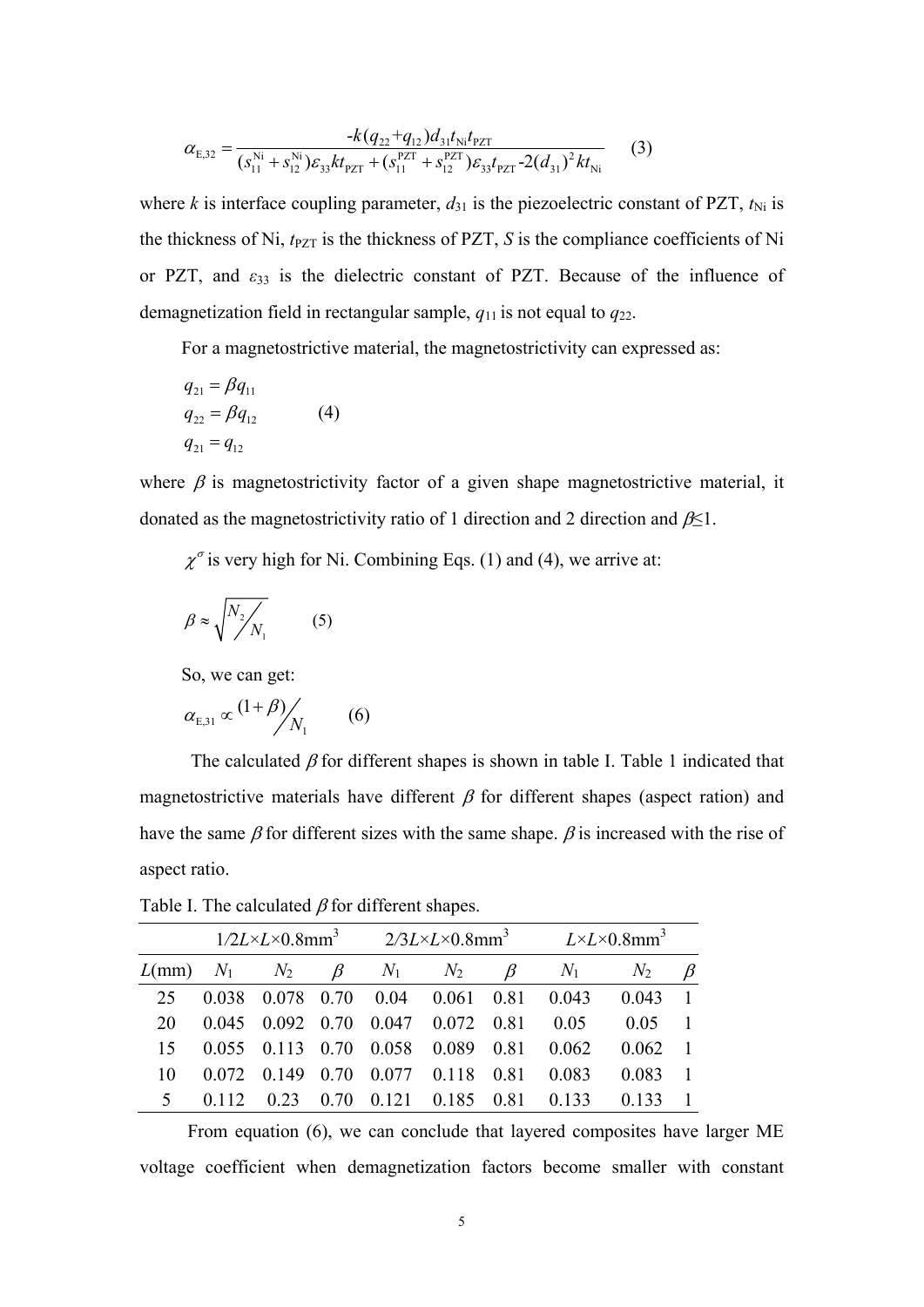thickness of PZT and Ni. For a rectangular sample,  $N_2$  is bigger than  $N_1$ , so  $q_{22}$  is smaller than  $q_{11}$ , that is why the ME voltage coefficient  $\alpha_{E,32}$  is smaller than  $\alpha_{E,31}$ . With the rise of size, the demagnetization factor will decreased, the ME voltage coefficient will increased for rectangular composites with the same shape. Comparing above qualitatively analysis with our results showed in Fig. 2 to Fig. 4, one can find good agreement.

It is worthwhile to note that layered ME composites have different ME voltage coefficient for the plate samples with same ferromagnetic-ferroelectric thickness ratio but different in-plane sizes. The ME coupling is proportional to magnetostrictivity factor β and the demagnetization factor *N*. In order to improve the ME coupling, we should make the magnetostrictivity factor higher and higher and make the demagnetization factor lower and lower of ME composites.

Summarily, this article presents the shape demagnetization effect on ME voltage coefficient of the layered ME composites. Different size and shape of ME composites will induce different ME voltage coefficient. With the rise of in-plane size, ME voltage coefficient increases, and different aspect ratio will also result in different ME coefficient. Generally, great attention must be paid to in-plane sizes when one deal with ME models for layered composite or handles ME devices with finite size.

### **Acknowledgment**

 This project was supported by program for Changjiang Scholars, Innovative Research Team in University (IRT 0509) and the National Natural Science Foundation of China under Grant No. 50572006.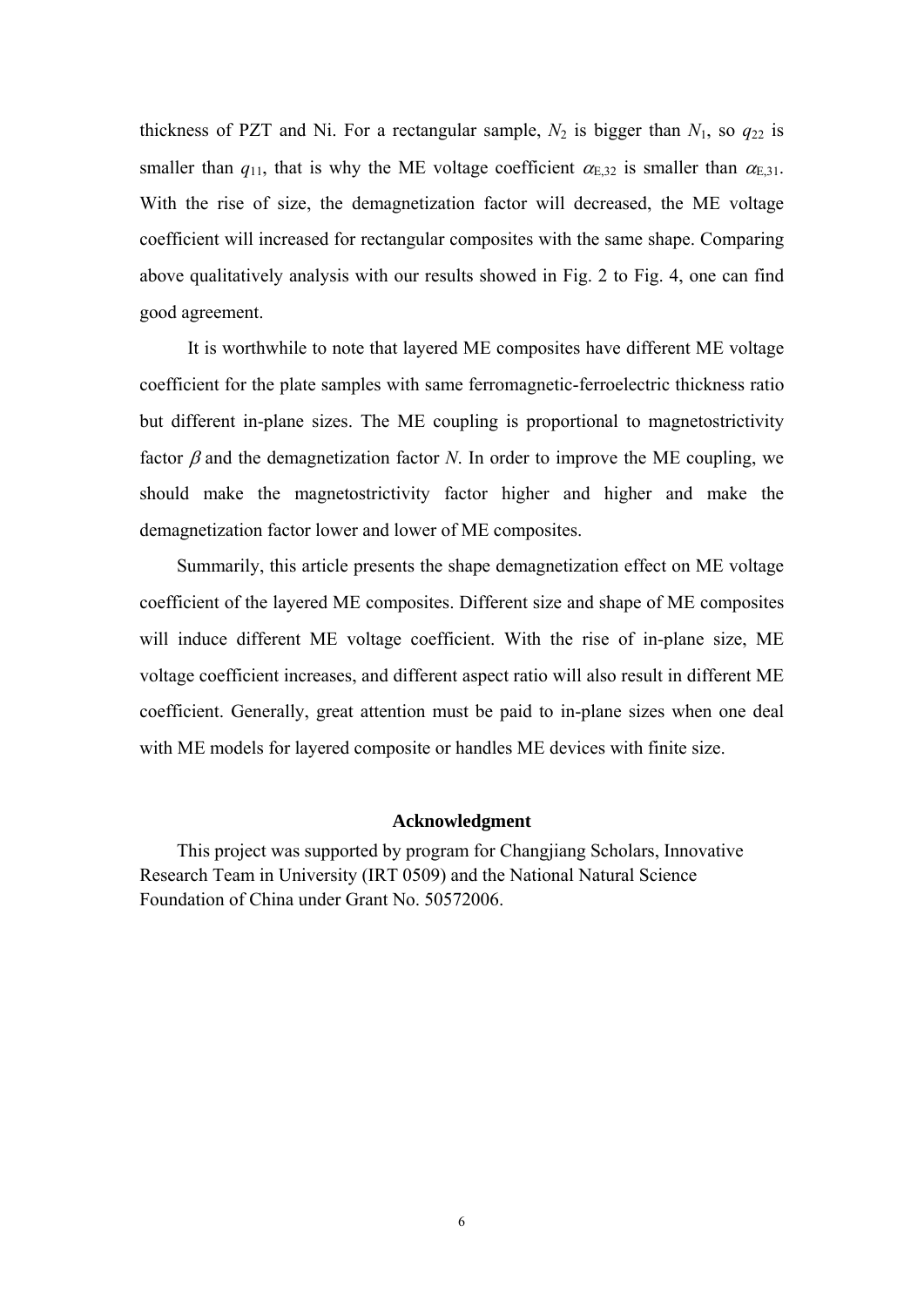## **References**

- N. Hur, S. Park, P. A. Sharma, S. Guha and S-W. Cheong, Phys. Rev. Lett. **93**, 107207(2004).
- T. Lottermoser and M. Fiebig, Phys. Rew. B **70**, 220407(R)(2004)
- J. Wang, J. B. Neaton, H. Zheng, et al, Science, 299, 719(2003).
- S. X. Dong, J. R. Cheng, J. F. Li and D. Viehland, Appl. Phys. Lett. **83**, 4812 (2003)
- S. X. Dong, J. F. Li and D. Viehland, IEEE Transactions on Ultrasonics, Ferroelectrics and Frequency Control, **50**, 1236(2003).
- G. Srinivasan, E. T. Rasmussen, B. J. Levin and R. Hayes, Phys. Rev. B **65**, 134402 (2002).
- S. X. Dong, J. F. Li and D. Viehland, J. Appl. Phys. **95**, 2625 (2004).
- J. van Suchtelen, Philips Res. Rep. **27**, 28 (1972).
- C. W. Nan, Phys. Rev. B **50**, 6082 (1994).
- H. Schmid, Ferroelectrics **161**, 1(1994).
- V. M. Laletin, N. Paddubnaya, G. Srinivasan, C. P. De Vreugd, M. I. Bichurin, V. M. Petrov and D. A. Filippov, Appl. Phys. Lett. **87**, 222507 (2005).
- J. G. Wan, X. W. Wang, Y. J. Wu and J. M. Liu, Appl. Phys. Lett. **86**, 122501 (2005)
- J. Ryu, A. V. Carazo, K. Uchino and H. E. Kim, Jpn. J. Appl. Phys., Part 1 **40**, 4948  $(2001)$ .
- J. Ryu, S. Priya, A. V. Carazo and K. Uchino, J. Am. Ceram. Soc. **84**, 2905 (2001).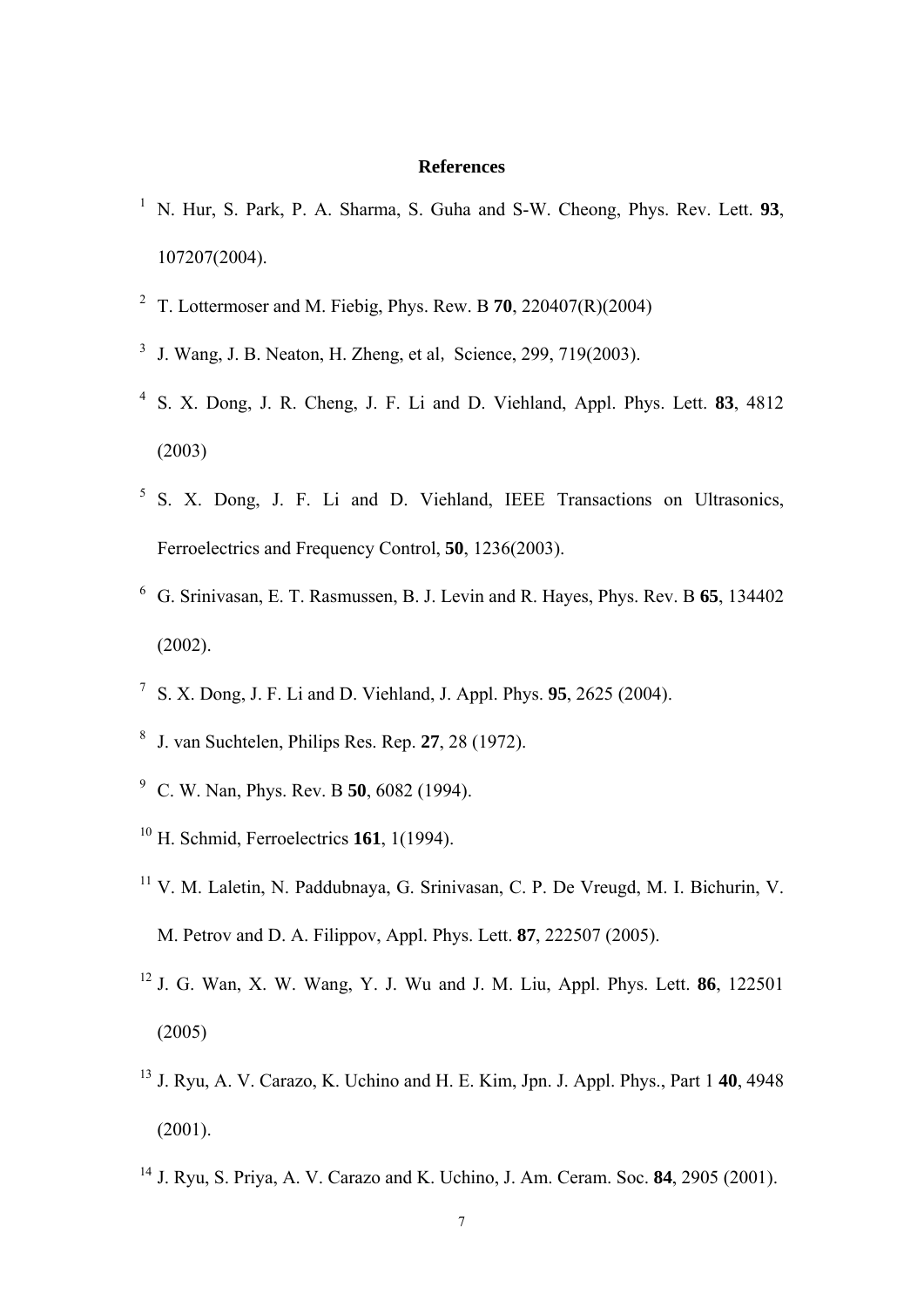- K. Mori and M. Wuttig, Appl. Phys. Lett. **81**, 100 (2002).
- C. W. Nan, L. Liu, N. Cai, J. Zhai, Y. Ye and Y. H. Lin, Appl. Phys. Lett. **81**, 3831 (2002).
- C. W. Nan, G. Liu and Y. H. Lin, Appl. Phys. Lett. **83**, 4366 (2003).
- N. Cai, J. Y. Zhai, L. Liu, Y. H Lin and C-W Nan, Mater. Sci. and Eng. **B99**, 211 (2003)
- S. X. Dong, J. Y. Zhai, J. F, Li and D. Viehland, Appl. Phys. Lett. **89**, 122903 (2006).
- C W Nan, Phys. Rev. B **50**, 6082(1994).
- <sup>21</sup> Y. X. Liu, J. G. Wan, J. M. Liu and C. W. Nan, J. Appl. Lett. 94, 5111(2003).
- M. I. Bichurin, V. M. Petrov and G. Srinivasan, J. Appl. Phys. 92, 7681 (2002).
- G. Liu, C. W. Nan, N. Cai and Y. H. Lin, Int. J. Solds. Struct. 41, 4423(2004).
- C. M. Van der Burgt, Philips Res. Rep. **8**, 91 (1953).
- A. Aharoni, J. Appl. Phys.83, 3432 (1998).
- J. Helszajn, D. McCubbing, I. Macfarlane, A. Bunce and M. McKay, IEE. Proc. Microw. Antennas Propag, 152, 201 (1995)
- <sup>27</sup> A. E. Clark and M. Wun-Fogle, IEEE Transaction on Magnetics,  $25, 3611$  (1989)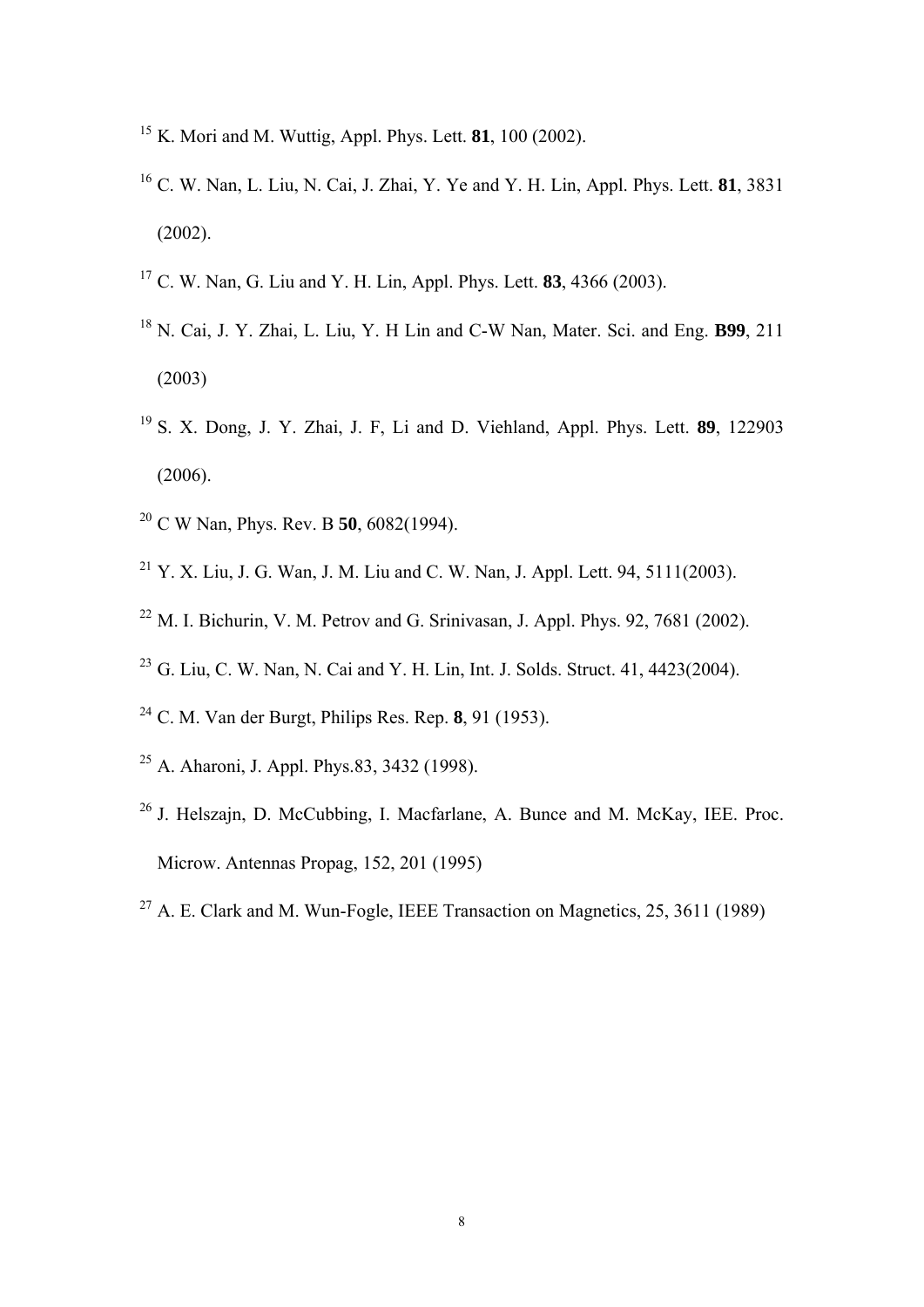# **Figure Captions Page**

FIG. 1. Schematic of the rectangular magnetoelectric composites structure.

FIG. 2 (a) Bias magnetic field  $H_{DC}$  dependence of  $\alpha_{E,31}$  and  $\alpha_{E,32}$  for a square sample  $25 \times 25 \times 0.8$  mm<sup>3</sup>. (b)Frequency dependence of  $\alpha_{E,31}$  and  $\alpha_{E,32}$  of the square sample at  $H_{DC} = H_m$ .

FIG. 3 (a) Bias magnetic field  $H_{DC}$  dependence of  $\alpha_{E,31}$  and  $\alpha_{E,32}$  for a rectangle sample  $10 \times 20 \times 0.8$  mm<sup>3</sup>. The insert show the  $H_{DC}$  varied from 0 Oe to 500 Oe. (b) Frequency dependence of  $\alpha_{E,31}$  and  $\alpha_{E,32}$  at  $H_{DC}=H_m$ .

FIG. 4. Size dependence of maximum magnetoelectric voltage coefficient  $\alpha_{E,31}$  (left) and calculated regularity (right) for  $\frac{1}{2} L \times L \times 0.8 \text{ mm}^3$ 2  $L \times L \times 0.8$  mm<sup>3</sup>,  $\frac{2}{L} L \times L \times 0.8$  mm<sup>3</sup> 3  $L \times L \times 0.8$  mm<sup>3</sup> and  $L \times L \times 0.8$  mm<sup>3</sup> with the same shape rectangular. (a) Size dependence of calculated demagnetization factor for composites showed in corresponding to (a). (b)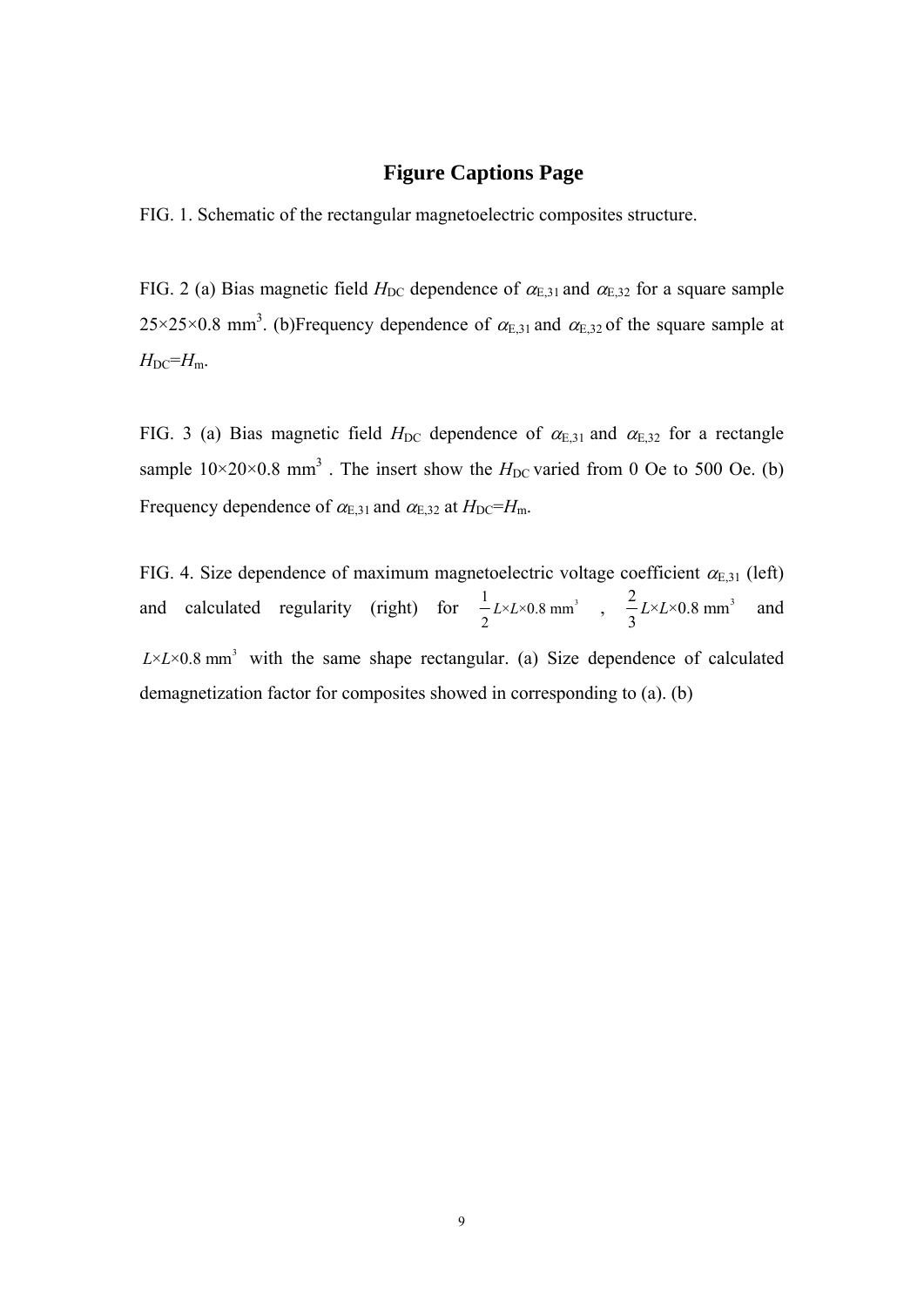

FIG. 1. Schematic of the rectangular magnetoelectric composites structure.



FIG. 2 (a) Bias magnetic field  $H_{DC}$  dependence of  $\alpha_{E,31}$  and  $\alpha_{E,32}$  for a square sample 25×25×0.8 mm<sup>3</sup>. (b)Frequency dependence of  $\alpha_{E,31}$  and  $\alpha_{E,32}$  of the square sample at  $H_{DC} = H_m$ .